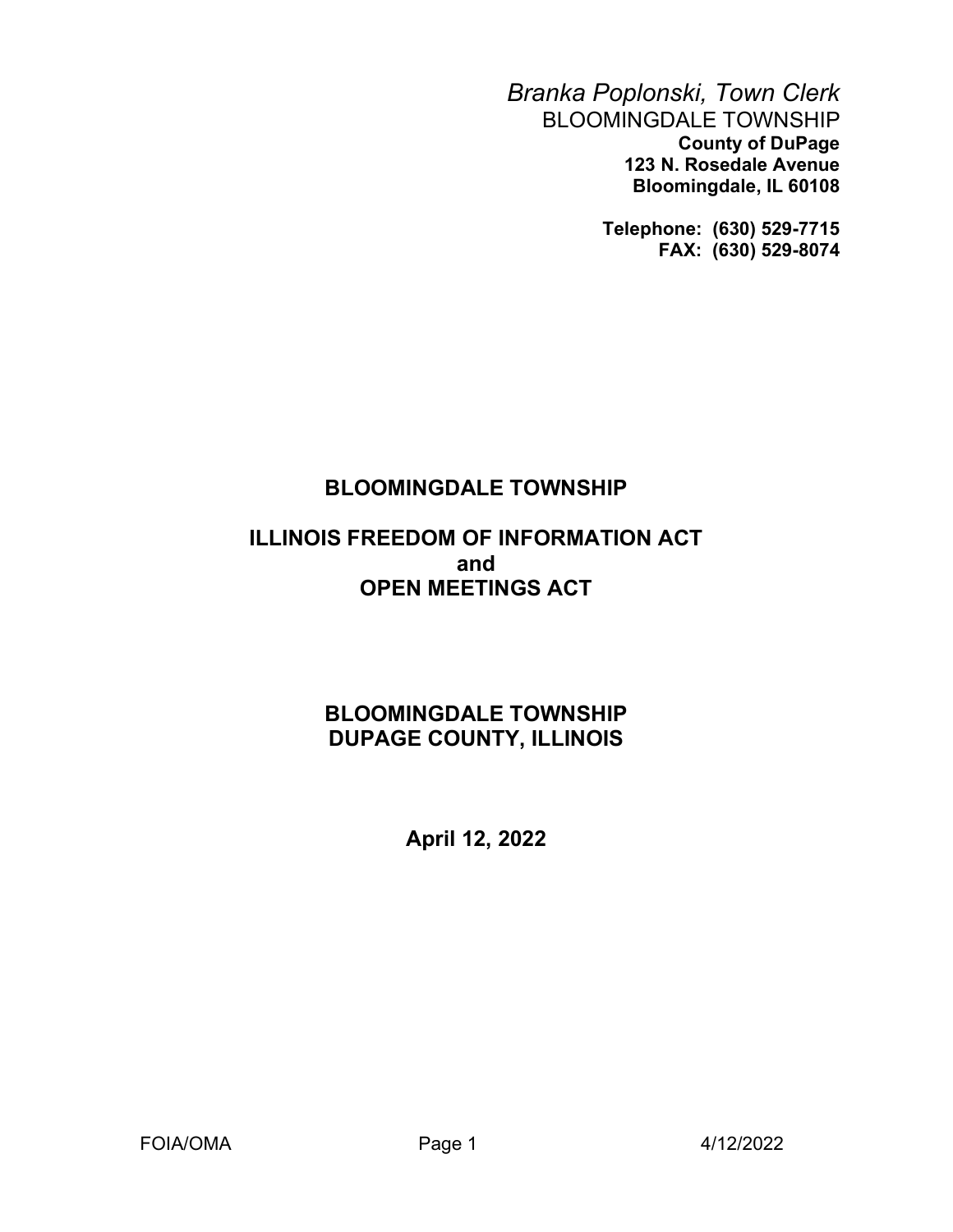#### NOTICE GIVEN PURSUANT TO ILLINOIS FREEDOM OF INFORMATION ACT and OPEN MEETINGS ACT BLOOMINGDALE TOWNSHIP DuPAGE COUNTY, ILLINOIS

 This Notice is given pursuant to the Illinois Freedom of Information Act (FOIA) (5 ILCS 140/1 et seq.) and the Illinois Open Meetings Act (OMA) (5 ILCS 120/1 et seq.) Under the new law, is the codification of the Public Access Counselor (PAC) at 217-558-0486 or their website: www.illinoisattorneygeneral.gov

NAME OF PUBLIC BODY: Bloomingdale Township (Town of Bloomingdale), County of DuPage, Illinois.

**SUMMARY OF PURPOSE:** This body exists pursuant to the Illinois Constitution and Chapter 60 of the Illinois Compiled Statutes. It carries out the duties and powers set forth for Illinois townships under the Illinois Constitution and the Statutes of Illinois.

 FUNCTIONAL SUBDIVISIONS OF THE PUBLIC ENTITY: This Town of Bloomingdale operates through its officers. The Town of Bloomingdale includes the Assessor's Department, the General Assistance Department, the Highway and Facilities Department, and a Special Police District for the unincorporated areas of Bloomingdale Township.

OFFICERS OF BLOOMINGDALE TOWNSHIP: The officers are as follows:

OPERATING BUDGET: The full budget and appropriation ordinance of this Township may be obtained from the Township Clerk. In summary, the total amount of each fund budget for the current fiscal year is the following:

LOCATION OF OFFICES: Bloomingdale Township has three offices, namely:

1. OFFICES OF THE TOWN OF BLOOMINGDALE: SUPERVISOR AND CLERK

123 N. Rosedale Avenue Bloomingdale, IL 60108 (630) 529-7715

2. OFFICE OF THE ASSESSOR

6N050 Rosedale Avenue Bloomingdale, IL 60108 (630) 529-6927

FOIA/OMA Page 2 4/12/2022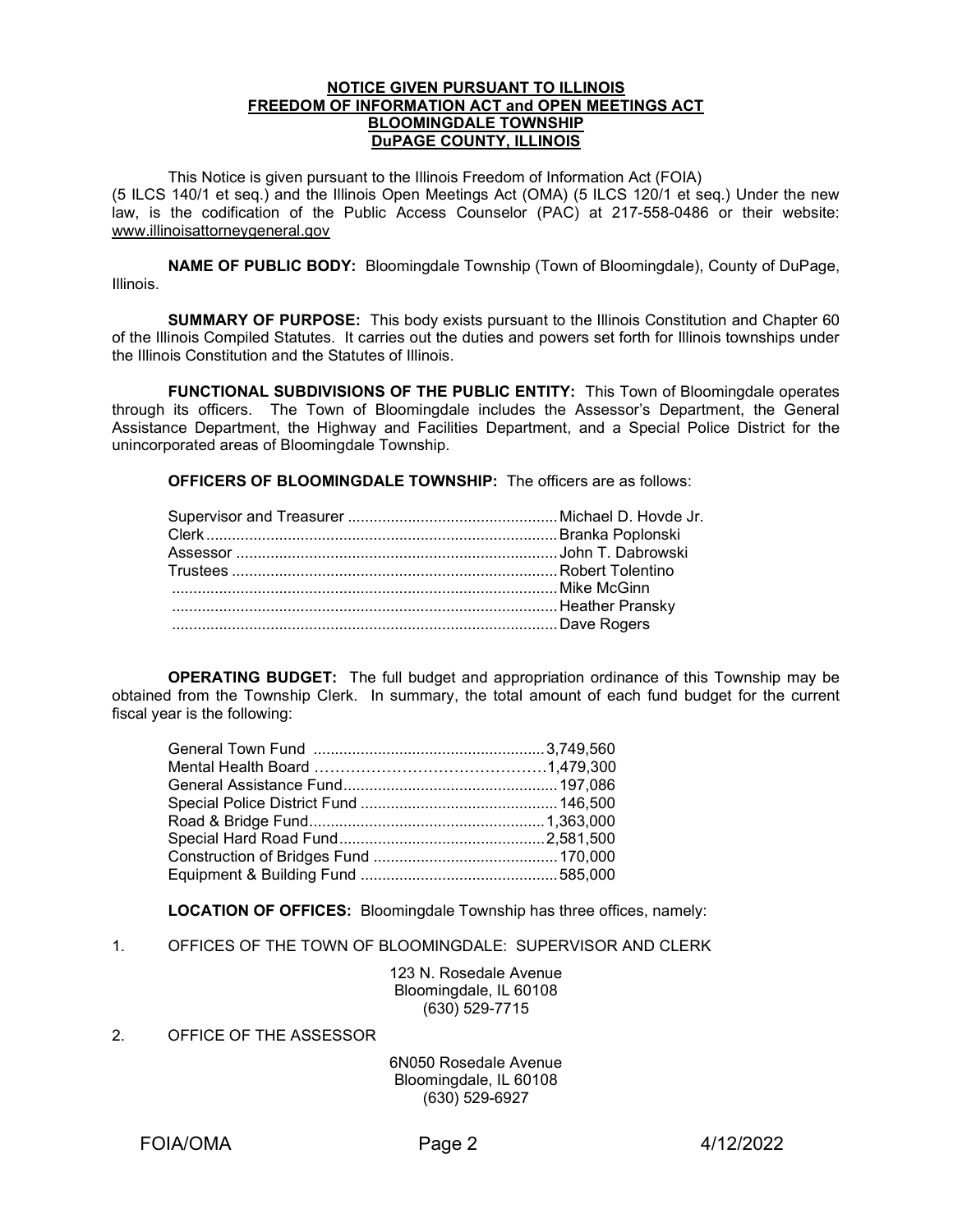### 3. OFFICE AND GARAGE OF THE HIGHWAY AND FACILITIES DEPARTMENT

6N030 Rosedale Avenue Bloomingdale, IL 60108 (630) 529-5221

 APPROXIMATE NUMBER OF FULL- AND PART-TIME EMPLOYEES: 29 Full-Time and 1 Part-Time (including the Highway Department).

IDENTIFICATION AND MEMBERSHIP OF ADVISORY BOARD, COMMISSIONS, ETC: The Township has a seven member mental health board under the Community Mental Health Act (405 ILCS 20/0.1 et seq.).

TYPES OR CATEGORIES OF RECORDS AVAILABLE FOR PUBLIC REVIEW: The Township maintains many records including those listed below. Many are additionally available through our website. Disclosure of this information is subject to the exemptions from inspection and copying provided in the Illinois Compiled Statutes, Chapter 5, Paragraph 140/6.

- Meeting Minutes and Agendas
- Annual Budgets
- Annual Tax Levies
- Audited Financials
- Annual Treasurer's Reports
- Officials Bonds
- Organizational Charts
- Ordinances, Resolutions, and Proclamations
- Contracts and Intergovernmental Agreements
- Monthly Revenues Collected and Expenses Paid
- Revenue Receipts Journals
- Payables Check Registers (Board Audit Reports)
- Vendor Invoices
- Check Stubs
- Bid Records
- Permit and Bond Records

DESCRIPTION OF METHODS WHEREBY THE PUBLIC MAY REQUEST INFORMATION AND PUBLIC RECORDS: See attached.

Branka Poplonski, Town Clerk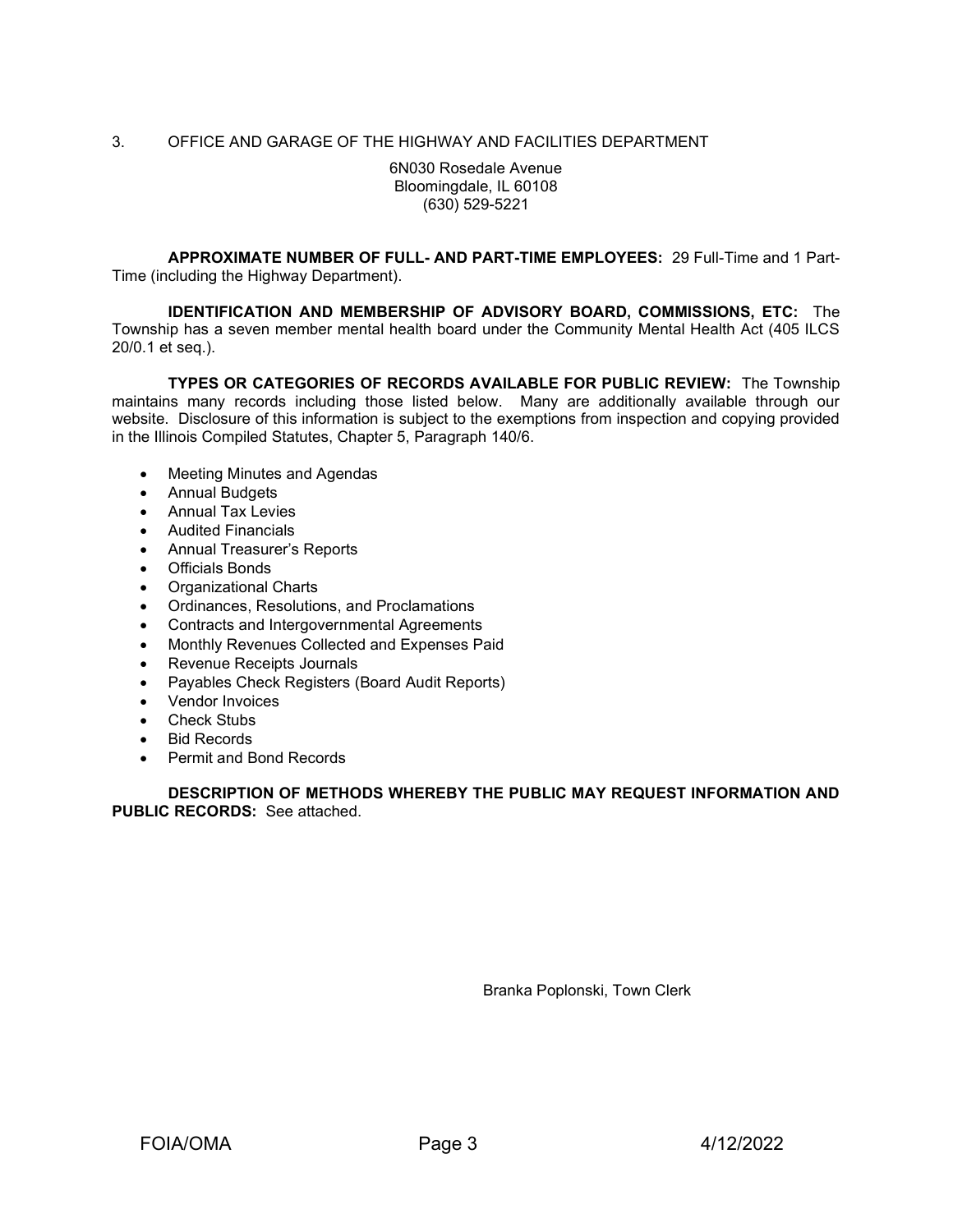### BLOOMINGDALE TOWNSHIP

### PROCEDURE FOR REQUESTING INFORMATION RELATIVE TO THE TOWNSHIP FOR INSPECTING TOWNSHIP RECORDS, AND TO OBTAIN COPIES OF TOWNSHIP RECORDS (CERTIFIED UPON REQUEST)

Under the Illinois Freedom of Information Act (FOIA), and the Illinois Open Meetings Act (OMA), effective January 1, 2010, the Township is required to maintain a single central office file of written requests to inspect or copy Township records and also to maintain a file for denials of access to records should they be exempt under Section 7 of the Act; therefore, the Township asks that all requests be addressed to the TOWNSHIP CLERK'S OFFICE, 123 N. Rosedale Avenue, Bloomingdale, IL 60108 (630) 529-7715, where such central file will be maintained. A public body must respond to a non-commercial FOIA request within 5 business days *after* the public body receives the request.

Any member of the general public may inspect records, obtain copies of records, certified upon request, and obtain information by:

- 1. Coming in person to the Township Clerk's Office, 123 N. Rosedale Avenue, Bloomingdale Illinois 60108, between the hours of 8:30 a.m. until 4:30 p.m., Monday thru Friday and filling out a FOIA form.
- 2. Writing the Township Clerk's Office or calling (630) 529-7715 between the hours of 8:30 a.m. until 4:30 p.m., Monday thru Friday, to request a FOIA form be mailed to you.
- See our Links page to download a FOIA Request Form as a PDF file.

The Township will respond electronically via email upon request when feasible to do so. We do ask however that no FOIA requests be made electronically in that we cannot ensure timely receipt of emails.

If you wish other information, such as: Township organization charts, budget information, location of offices, numbers of employees in the Township, inventory list of the types and categories of the records maintained by the Township, requests for same may be made in person, or in writing, to the Township Clerk's Office.

The Freedom of Information Act (FOIA) Officers:

- (1) Ray Wanders, Administrator
- (2) Karen Kramer, Administrative Assistant
- (3) Jodi Uszler, Administrative Assistant
- (4) Marilyn Link, Administrative Assistant
- Address: 123 N. Rosedale Avenue Bloomingdale, IL 60108

Phone: (630) 529-7715